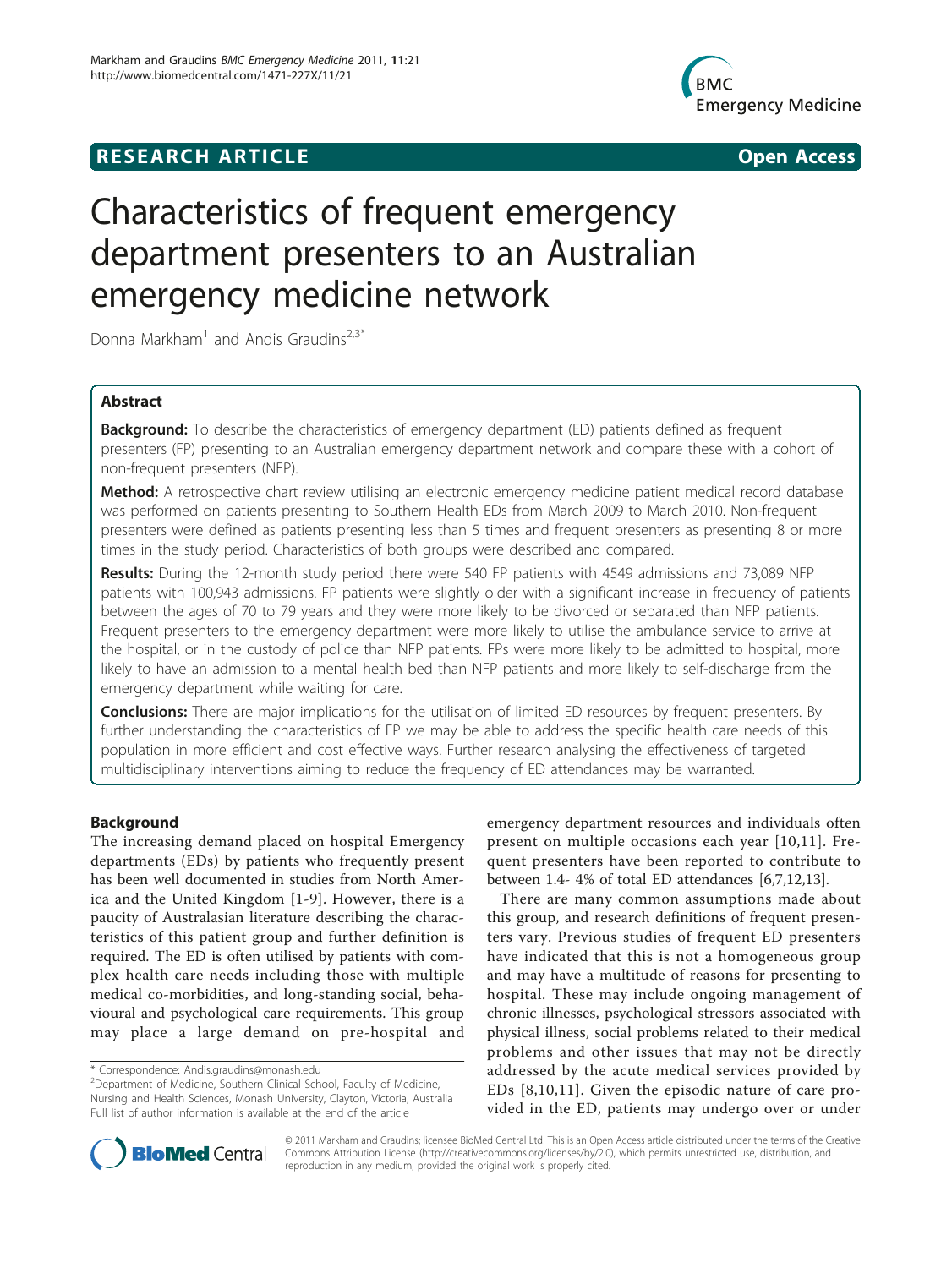investigation of their acute problem and there may be a failure to appreciate the underlying cause for their presentation [\[14](#page-4-0)]. These factors have major implications for the utilisation of limited acute health care resources by this small group of patients that may be managed in more cost effective ways.

Previous studies have varyingly defined frequent ED presenters as those with between 4 and 10 admissions per year [\[11,14,15\]](#page-4-0).

To date, there have been three known Australian studies examining frequent ED presenters. Jelinek et al (2008), described the changing characteristics of frequent presenters depending on the frequency of attendances to urban EDs in Western Australia. This study reported that most FPs were presenting fewer than 20 times per year and had more serious and urgent illnesses than other patients, more often requiring inpatient services [\[11](#page-4-0)]. Wooden et al (2009) looked specifically at frequent presenters with mental disorders and assessed the care those patients received in ED. This study reported this patient group comprised 4.5% of total ED attendances and documented management appeared to be less than optimal [\[16](#page-4-0)] (2003) focused on the suitability of these patients for diversion to general practice and concluded that the 'majority of the heaviest users of an ED are not suitable for general practice', and attempting diversion may not be successful [[17\]](#page-4-0). Our study aims to further define characteristics for all frequent presenters groups and address the paucity of research in the Australian health care setting.

Furthermore, studies describing frequent ED presenters in the UK and USA may not be directly relevant to the Australasian health care model. Both countries have different health care and insurance systems as well as varying ED patient populations to Australia [\[6](#page-4-0)-[8,18\]](#page-4-0). As a result, this study was undertaken to better define the characteristics of frequent ED presenters to a public health service in Victoria, Australia.

# Method

The Southern Health hospital network, services a population of 888,163 people or 22% of metropolitan Melbourne, via three EDs with over 165,000 attendances annually.

This was a retrospective case-control study comparing two patient populations: frequent ED presenters (FP) and non-frequent ED presenters (NFP). Ethics approval was obtained from the Southern Health Human Research and Ethics Committee.

A literature review was initially conducted using Cinahl, Cochrane Medline, Proquest, Publine and Google Scholar, to identify previous reports that examined frequent ED presenters. Search terms used included: frequent presenters, frequent flyers, frequent visitors, frequent attenders, re-presenters, readmissions and emergency department. Based on this review, FPs were

defined as those patients having 8 or more attendances in a 12 month period and NFPs as those with 5 or less. Eight was chosen arbitrarily as the descriptor of FPs as it was in the mid-range (median value 6, range 3-20) of previous descriptive studies [[1,4,8,9,11-13,18\]](#page-4-0).

Data on ED attendances were collected using the Symphony, Electronic Patient Records and Medical Record database (Ascribe Symphony, United Kingdom) used in all Southern Health EDs. Electronic abstraction methods were used and the electronic data were interrogated based on search terms. The abstractor was an ED physician with no association with the study however had previous experience and training with extracting data from the Symphony program. The authors did not test for inter-rater agreement. All adult patient attendances from March 2009 - March 2010 were extracted. Information obtained included age, sex, marital status, triage date, triage category, type of accompanying person, arrival mode, presenting complaint, discharge diagnosis, disposition, length of stay in ED, usual residence, primary language, allied health intervention, and country of birth. The data were then entered into a Microsoft Excel spreadsheet for further analysis. This group was comprised of 3767 attendances during the study period. Patients' ages ranged from 19 to 105 years.

# Exclusion criteria

Adults who had 6 or 7 attendances and children up to and including the age of 18 years.

Diagnoses were categorised into 12 subgroups according to VEMD (Victorian Emergency Minimum Dataset) diagnosis codes supplied by Victorian Department of Human Services on patient discharge from the ED.

Descriptive data were expressed as medians with interquartile range or as number of cases with percentages as appropriate. Median values are reported given the propensity for non-normal distribution of data, particularly seen with variables such as age and length of stay. Univariate comparisons of specific characteristics of the two patient groups were made using Chi squared analysis for categorical variables with report of odds ratios and 95% Confidence Intervals (CI). Continuous variables were analysed using the unpaired t-test with Welch's correction applied to non-normally distributed data. Statistical significance was defined as a  $p < 0.05$ . Statistical analysis was performed using GraphPad InStat Version 3.0 (GraphPad Software Inc, La Jolla, CA, USA).

# Results

During the 12-month study period there were 540 frequent presenter (FP) patients with 4549 admissions (median number admission per patient  $= 10$  (IQ range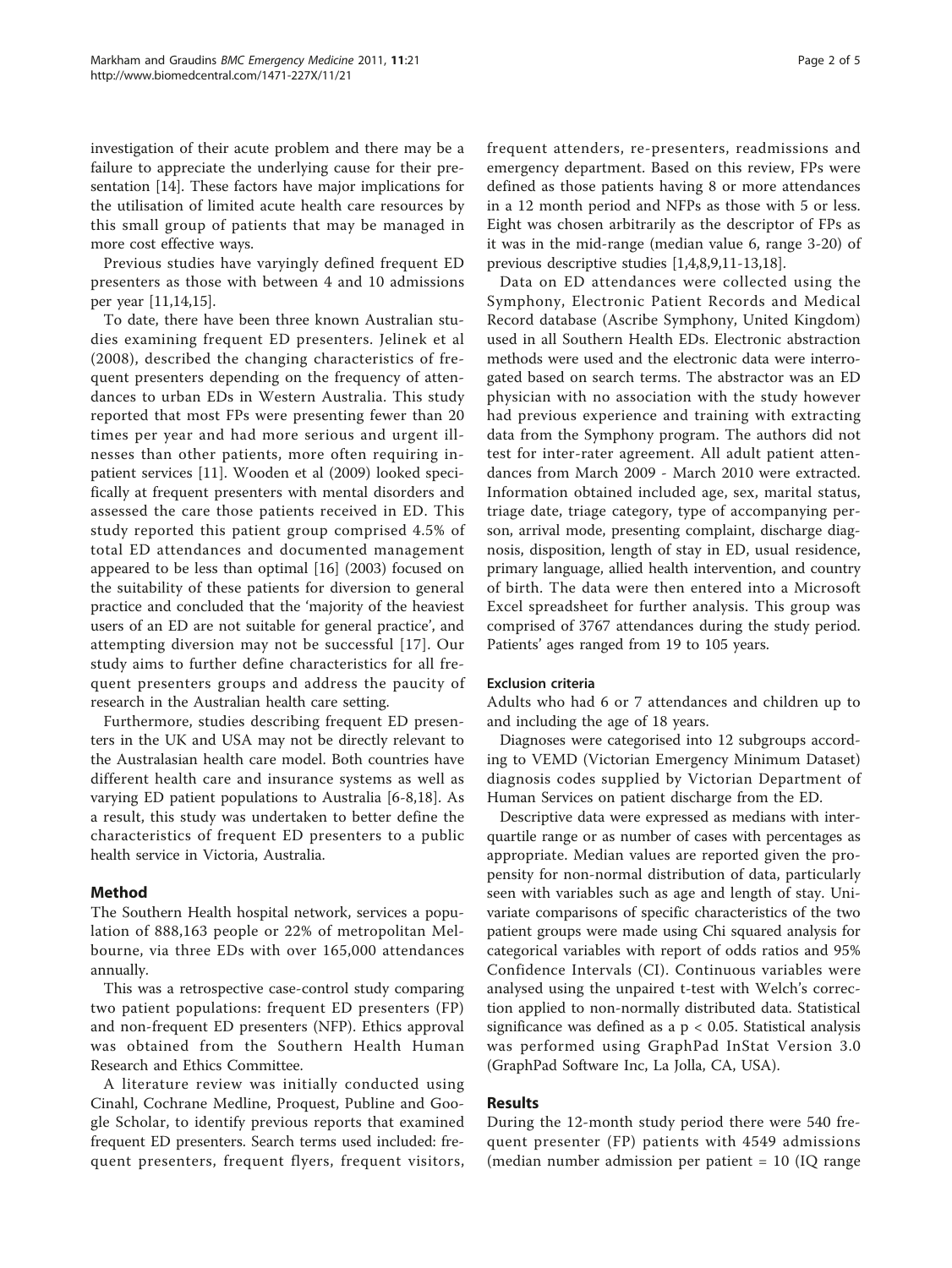8-12)) and 73,089 non-frequent presenter (NFP) patients with 100,943 admissions (median =  $1$  (IQ range 1-2)). There were a total of 109,259 adult presentations to the EDs in the study period with the inclusion of the patients with 6 and 7 presentations. As a result, FP patients were responsible for 4.2% of all adult ED presentations.

Demographic data are summarised in Table 1. FP patients were slightly older with a significant increase in frequency of patients between the ages of 70 to 79 years (FP 14.4% v NFP 9.7%, OR1.6, 95% CI: 1.2 to 2.0, p = 0.0003). Frequent presenters were also more likely to be divorced or separated than NFP patients (13.6% v 6.5%, OR 2.2, 95% CI 1.7-2.8, p < 0.0001).

Frequent presenters to the emergency department were more than twice as likely to utilise the ambulance service to arrive at the hospital than NFP patients (51% v 31%, OR 2.4, 95%CI: 2.3-2.6, p < 0.0001). There was no increased acuity in FP patients when assessed by their Australasian triage score on presentation for each group. A comparison of frequency of triage category assessment between groups did not show any differences other than a slightly higher number of Australasian Triage category 3 patients in the FP group. Frequent presenters were three times as likely to present to the emergency department in the custody of the police (1.7% v 0.6%, OR 3.1, 95%CI: 2.4-3.9, p < 0.0001). The ED length of stay for FP group v NFP was not significant.

Analysis of the disposition of frequent presenters showed that this group of patients were more likely to be admitted to hospital (29% v 26.3%, OR 1.1, 95%CI: 1.07-1.2,  $p < 0.0001$ ), more likely to have an admission to a mental health bed than NFP patients (2.9% v 0.9%,

Table 1 Demographic and marital status data comparing frequent presenters (FP) and non-frequent presenters (NFP)

|                          | FP v NFP<br>$(n = 540 \text{ v } n =$<br>73089) | 0R            | 95% CI            | p-value           |
|--------------------------|-------------------------------------------------|---------------|-------------------|-------------------|
| <b>GENDER</b>            | 51.6%M v 48.2%M                                 | 1.1           | 0.96 to 1.4       | NS.               |
| AGF<br>Median (IQ range) | 47 yrs (33-68) vs<br>45 yrs (30-64)             |               |                   | 0.02              |
| Age 19-29 yrs            | 18.9% v 23.4%                                   | 0.8           | $0.62$ to<br>0.95 | 0.02              |
| Age 70-79 yrs            | 14.4% v 9.7%                                    | 1.6           | 1.2 to 2.0        | 0.0003            |
| Married/defacto          | 41.8% v 53.9%                                   | 0.61          | $0.52$ to<br>0.73 | $\rm <$<br>0.0001 |
| Divorced/<br>separated   | 13.6% v 6.5%                                    | 2.2           | 1.7 to 2.8        | $\,<$<br>0.0001   |
| Single                   | 29.1% v 29.1%                                   | 1.0           | $0.83$ to 1.2     | <b>NS</b>         |
| Widowed                  | 8.9% v 7.3%                                     | $1.2^{\circ}$ | $0.91$ to 1.6     | <b>NS</b>         |
|                          |                                                 |               |                   |                   |

Odds ratio (OR) and Confidence Interval (CI) are used.

OR 3.3, 95%CI: 2.7-3.9, p < 0.0001) and more likely to self-discharge from the emergency department while waiting for care than NFP patients (10.1% v 5.9%, OR = 1.7, 95%CI: 1.6-1.9, p < 0.0001).

Comparison of admission diagnoses of FP and NFP groups revealed that frequent presenter patients were more likely to have an emergency department discharge diagnosis of a psychiatric problem (15.7% v 4.0%, OR 4.5, 95%CI: 4.1-4.9, p < 0.0001) or a respiratory complaint (8.1% v 3.2%, OR 2.6, 95%CI: 2.3-2.9, p < 0.0001). These two groups combined comprised 24% of all admission diagnoses from the emergency department for FP patients. NFP patients were more likely to have a diagnosis related to acute infective (6.9% v 9.6%, OR 0.7, 95%CI: 0.6-0.8, p < 0.0001), trauma-related (15.4% v 27.6%, OR 0.5, 95%CI: 0.4-0.52, p < 0.0001) or gynaecological problem (2.6% v 4.2%, OR 0.6, 95%CI: 0.5-0.7, p < 0.0001). These three diagnosis categories comprised 41% of all NFP presentation diagnoses. Emergency department diagnosis data are summarised in Figure [1.](#page-3-0)

## **Discussion**

This study has assisted in better identifying a number of patient populations who may benefit from a targeted multidisciplinary approach in an Emergency Department setting. Such an approach must address the complex health needs of this vulnerable population. Frequent presenters represented 0.7% of adult ED patients, in our population, and 4.2% of all adult ED presentations during the 12-month study period. These data are consistent with observations from studies undertaken overseas [[1,7](#page-4-0),[12,13](#page-4-0)]. In particular, we observed that one-quarter of FPs presented with either a psychiatric or respiratory complaint, suggesting that these two diagnosis groups may be the focus of particular interventions to reduce re-attendance. In addition to these diagnostic patient groups the study identified psychosocial factors that should be addressed in any approach for this vulnerable population.

There are many negative associations with FPs who are often labelled as 'frequent flyers'. The complexities of their health care needs may be overlooked due to various misconceptions. Frequent Presenters may be perceived as time consuming, illegitimate users of the ED, leading to the development of staff indifference towards these patients [\[10\]](#page-4-0). There may be a tendency to divert frequent ED presenters to general practice to address their complex health care needs. However, previous epidemiologic studies suggest that these patients are not general practice patients, and that simple diversion to primary health care is not the answer in many cases [[15](#page-4-0),[17](#page-4-0)]. In fact, frequent ED presenters may be better cared for when they attend an ED that is supported by a multidisciplinary team providing medical, nursing, allied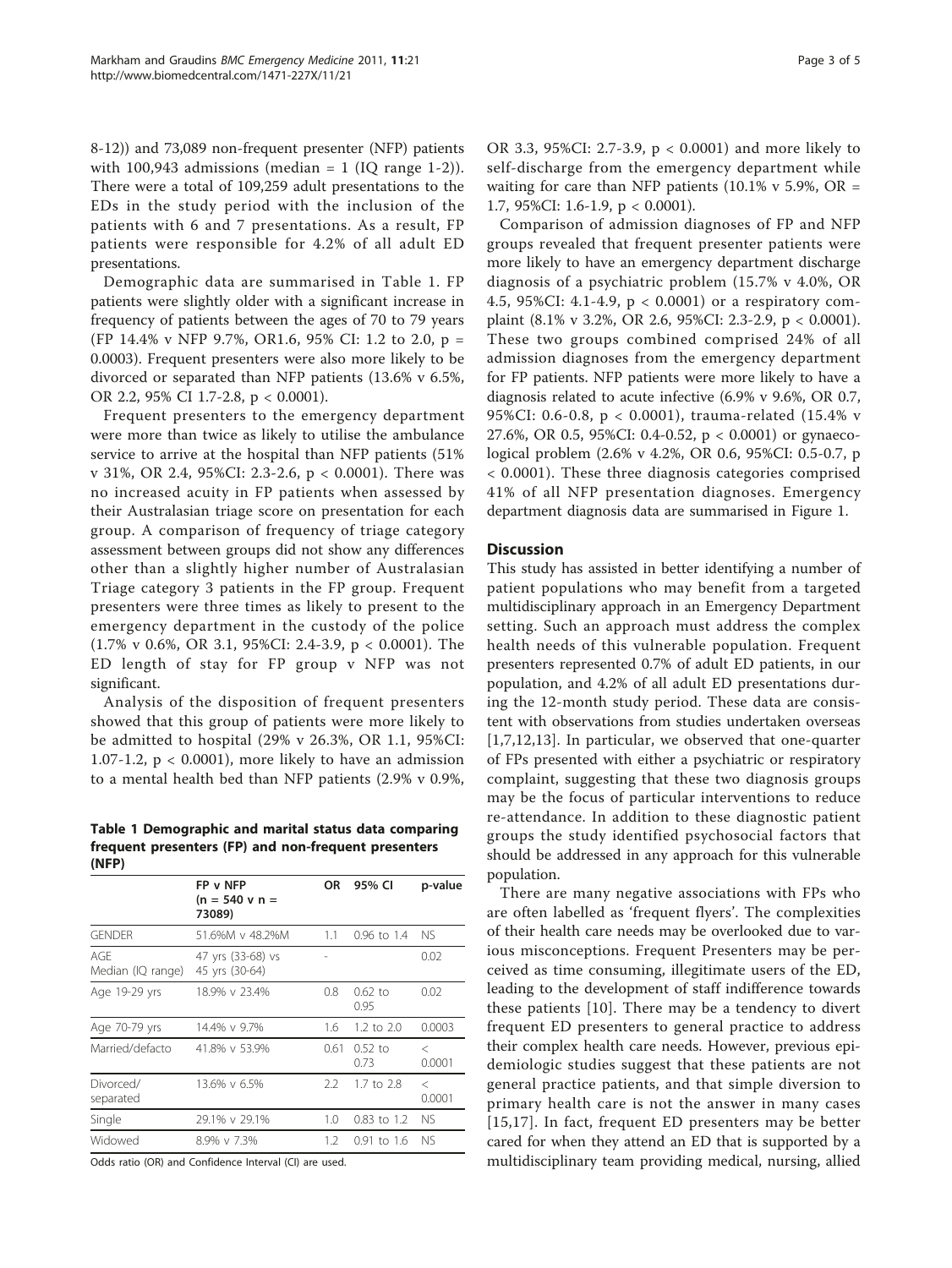<span id="page-3-0"></span>

health and mental health assessment in a collaborative and timely way. This includes liaison with GPs, ambulance services, case managers, family members and other community care providers.

Frequent presenters not only have a significant impact on the use of ED resources but also may have an impact on the utilisation of pre-hospital resources. This is evidenced by the large percentage of FPs that arrived via ambulance in our study. Interestingly, Ambulance Victoria has developed a referral service for patients who are frequent callers for transport to hospital in an attempt to reduce unnecessary utilisation of acute care ambulances for patient transport (Ambulance Victoria, Referral Service).

Emergency department case management of FPs has been reported to increase attendances in some studies [[15](#page-4-0)]. However, these studies excluded large FP populations who already received case management support. They demonstrated that multidisciplinary case management has been shown to have a positive effect on psychosocial factors for FPs. Similarly, individual care plans for specific patient groups reduce hospital admissions and decrease the number of investigations carried out in selected patients [[19](#page-4-0)]. In addition to ED care plans, targeted interventions may also be effective in reducing FPs [[9,10](#page-4-0),[13](#page-4-0),[20,21](#page-4-0)]. Development of care plans to address gaps in service delivery may be warranted. These particularly include understanding the complex psychosocial needs of chronic psychiatric and respiratory frequent presenters that are frequently

neglected despite multiple ED visits. Under the supervision of ED Care Co-ordination/Allied Health Teams, the Frequent Presenters Program at Southern Health, has instituted and monitors the ED care plans of patients who frequently present to the ED with complex and co-existing medical, social, behavioural and psychological needs. The plans include close liaison with community-based medical and allied health teams, as well as hospital-based outreach programs to supplement community care in times of acute stress for individual patients. Future research aims to assess the effectiveness of these strategies in the target populations.

#### Limitations

This study aimed to identify patients by frequency of presentation to the ED. As a result, we only analysed the ED admission electronic medical record data-base. We did not review hospital records of admitted patients. We did not look at the hospital LOS or outcome of the admitted patients. Diagnoses were those made at end of ED stay and not hospital discharge diagnoses for admitted patients.

The retrospective nature of the study also limited the ability to collect additional information on other potential differences between the two groups.

Finally, this study only explores frequent presenters in one health care network and does not make comparisons with data from other metropolitan hospitals in varying health care settings.